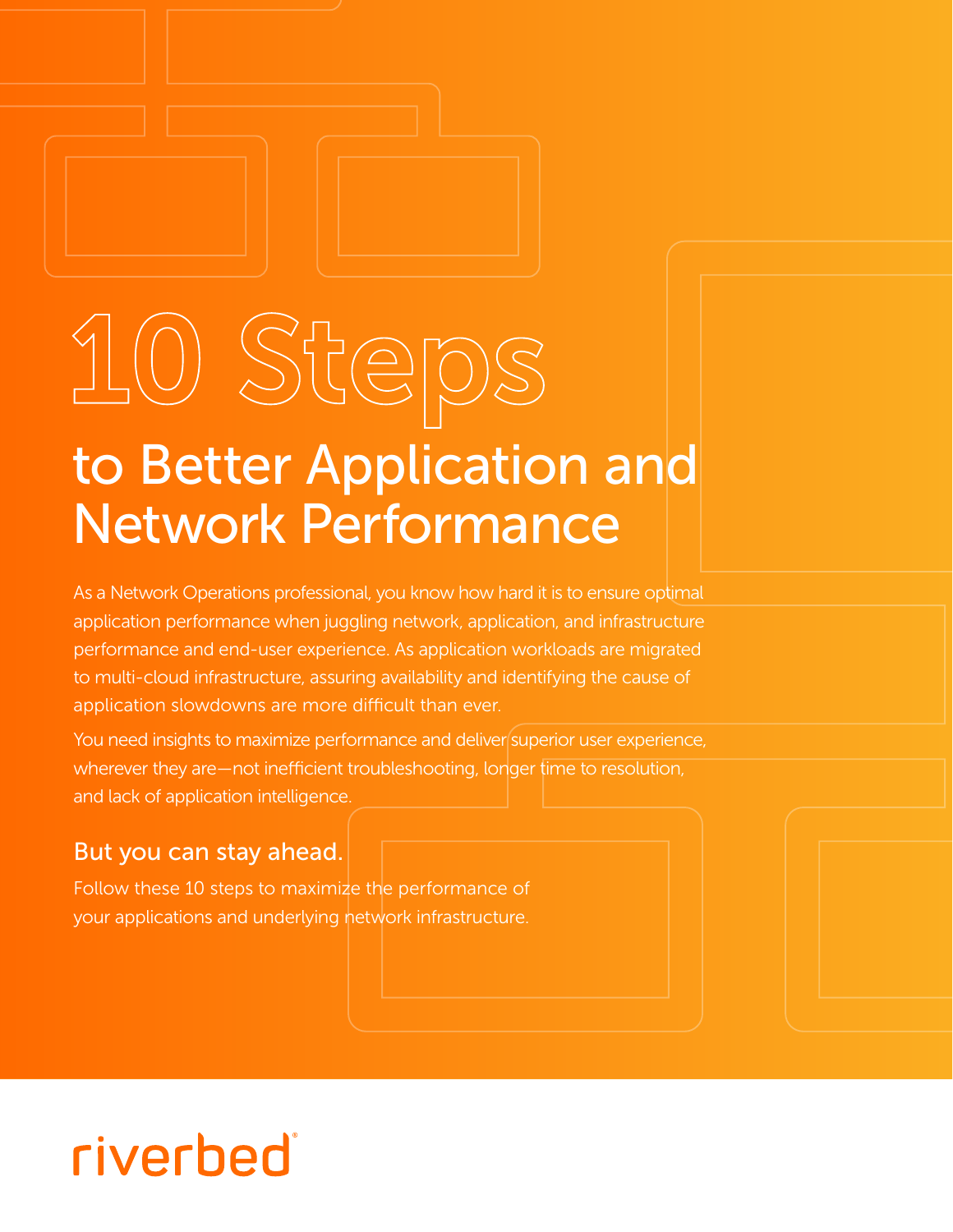### 10 Steps to Better Application and Network Performance



#### 01 : Pinpoint the problem

Voice, video, and social media traffic can drag your network performance down. Evolving application architectures, increased network latency and encrypted web application traffic require sophisticated monitoring tools that can track holistic performance across your hybrid infrastructure by application, location, and user. Then, you can quickly and accurately identify the source of any problem.



#### 02 : Fix issues before they become problems

No one likes finding out about performance problems from end users. New application frameworks using containers and microservices have created multi-dimensional data flows prolonging incident resolutions. Incorporate AIOps capabilities to collate and correlate volume, velocity and variety of datasets to respond proactively even before users notice.



#### 03 : Integrate and automate infrastructure management

Move beyond identifying performance problems and managing disruption incidents. Fully integrate and automate critical network management functions like monitoring and change management, as well as network audits, real-time topology, and inventory management.



#### 04 : Get proactive about cybersecurity

Organizations are moving towards zero trust networks. Cyber threat hunting, incident forensics, threat intelligence and real-time network security analytics are key for detecting disruptions in performance, like zero-day threats, and unauthorized intrusions across the network.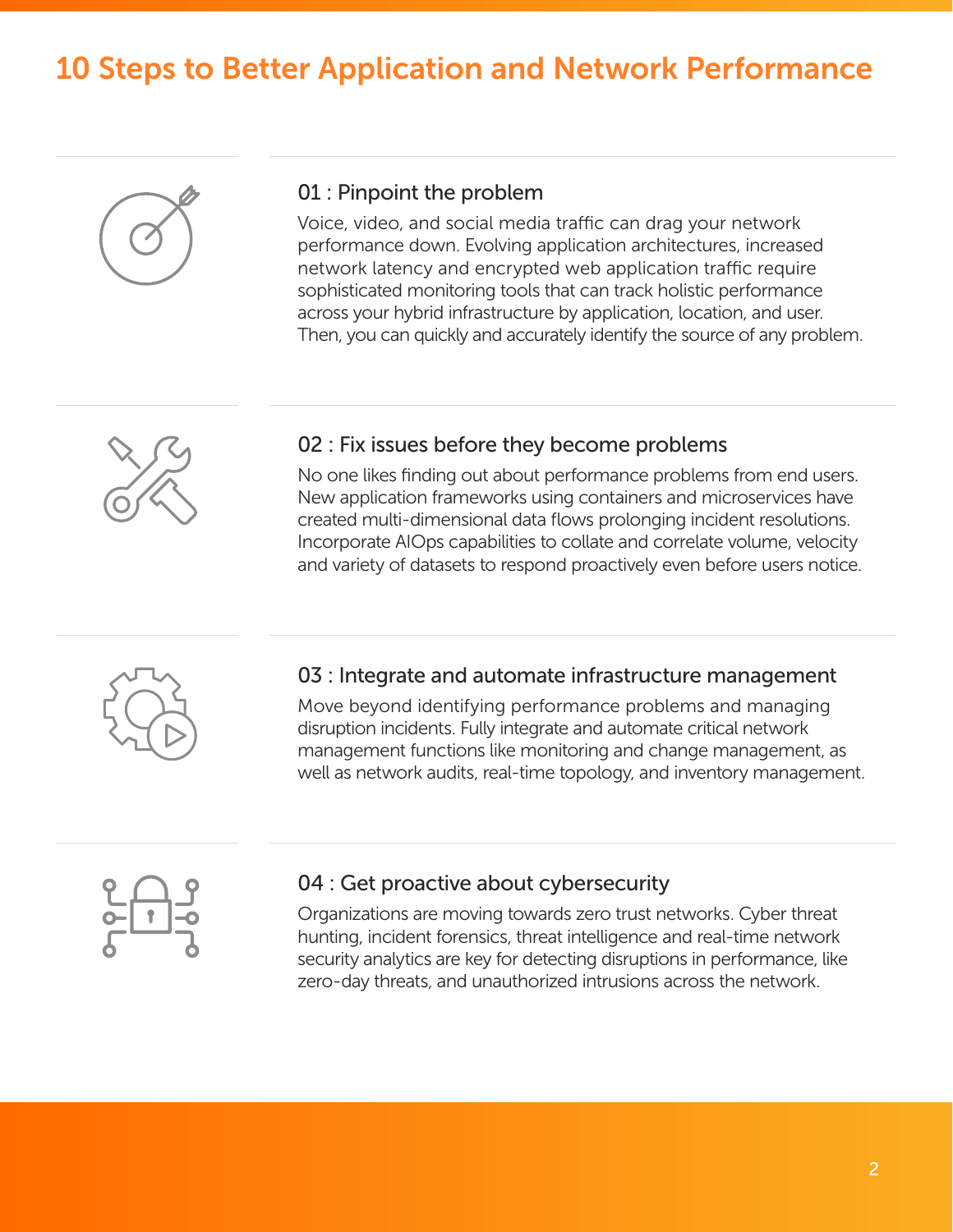

#### 05 : Assure cloud performance

The primary reason to manage network performance is to ensure users can access their applications in a timely manner. Multi-cloud IaaS creates visibility blindspots for Cloud Ops which can be effectively solved with packet and flow monitoring. Ensure better user experience and maximize business productivity with end-to-end monitoring across the hybrid infrastructure.

#### 06 : Consolidate your tools

Less is more. A good performance management solution can consolidate the number of tools you use to monitor and troubleshoot your network, applications, infrastructure, and end-user environments, and provide a single, integrated view across domains.



#### 07 : Understand the dynamic context of each business service

It is critical to understand business dependencies on applications and infrastructure during service migration for digital transformation. Modeling a business service by automated mapping of its components users, locations, application servers, authentication services, web servers and traffic between services—are critical to assure business continuity.



#### 08 : Monitor performance SLAs of SaaS applications

Service level agreements are even more critical as organizations implement SaaS applications, which they do not have direct control over. IT needs visibility to measure and ensure vendors adhere to the agreed upon levels of service. Synthetic monitoring provides insights into availability and performance of SaaS applications to hold vendors accountable.



#### 09 : Help IT Ops manage hybrid environment

Align your teams to drive coordinated action. Employ comprehensive service dashboards across hybrid and multi-cloud infrastructure with role-based access for a common, integrated view of all component data. With access to the same data, everyone can respond quickly and strategically based on an unified understanding.